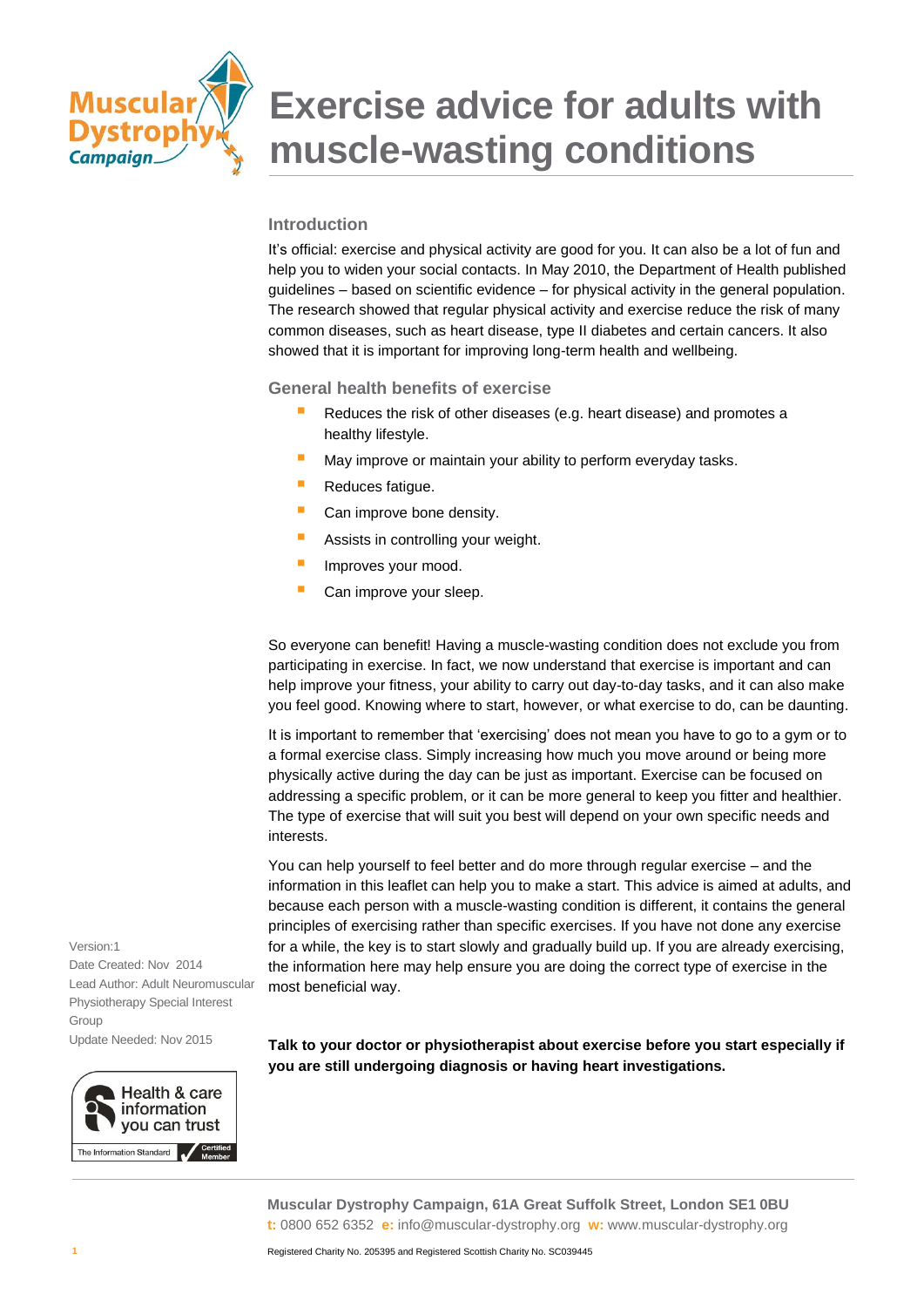

#### **Benefits of exercise in muscle-wasting conditions**

Although the precise amount and type of exercise for people with muscle-wasting conditions has not been fully established, it is now widely agreed that moderate-intensity aerobic exercise or physical activity *(exercise which increases your heart rate and rate of breathing while still being able to talk)*, and low- to moderate-strength training has the potential to improve general fitness.

Although exercise is thought to be good for everyone, the type and level of exercise will depend on your specific muscle-wasting condition and your current level of physical ability.

The right kinds of regular exercise can reverse some negative effects of being inactive *(*or *de-conditioned)*.

Inactivity in people with muscle-wasting conditions can lead to:

- further loss of muscle bulk
- $\blacksquare$  reduced stamina
- **increased levels of tiredness**
- muscle and joint pain
- weight gain
- decreased bone density.

Exercise can also help with specific issues associated with muscle-wasting conditions, as well as providing the general health benefits described earlier.

Benefits of exercise, specifically for those with muscle-wasting conditions:

- it helps make the most of your good (unaffected) muscles
- it improves heart and lung function
- it can prevent or reverse physical de-conditioning (maintain stamina/endurance)
- it can reduce pain
- it helps maintain or improve joint range of movement
- it can prolong your ability to perform functional activities, such as walking and climbing stairs.

#### **Common questions**

#### **Will exercise help me?**

As stated above, exercise or an increase in physical activity is good for everyone, but we know that each person with a muscle-wasting condition is different and you will need an exercise programme tailored to your own requirements. To help you and your physiotherapist develop an appropriate exercise regime, and progress it, we have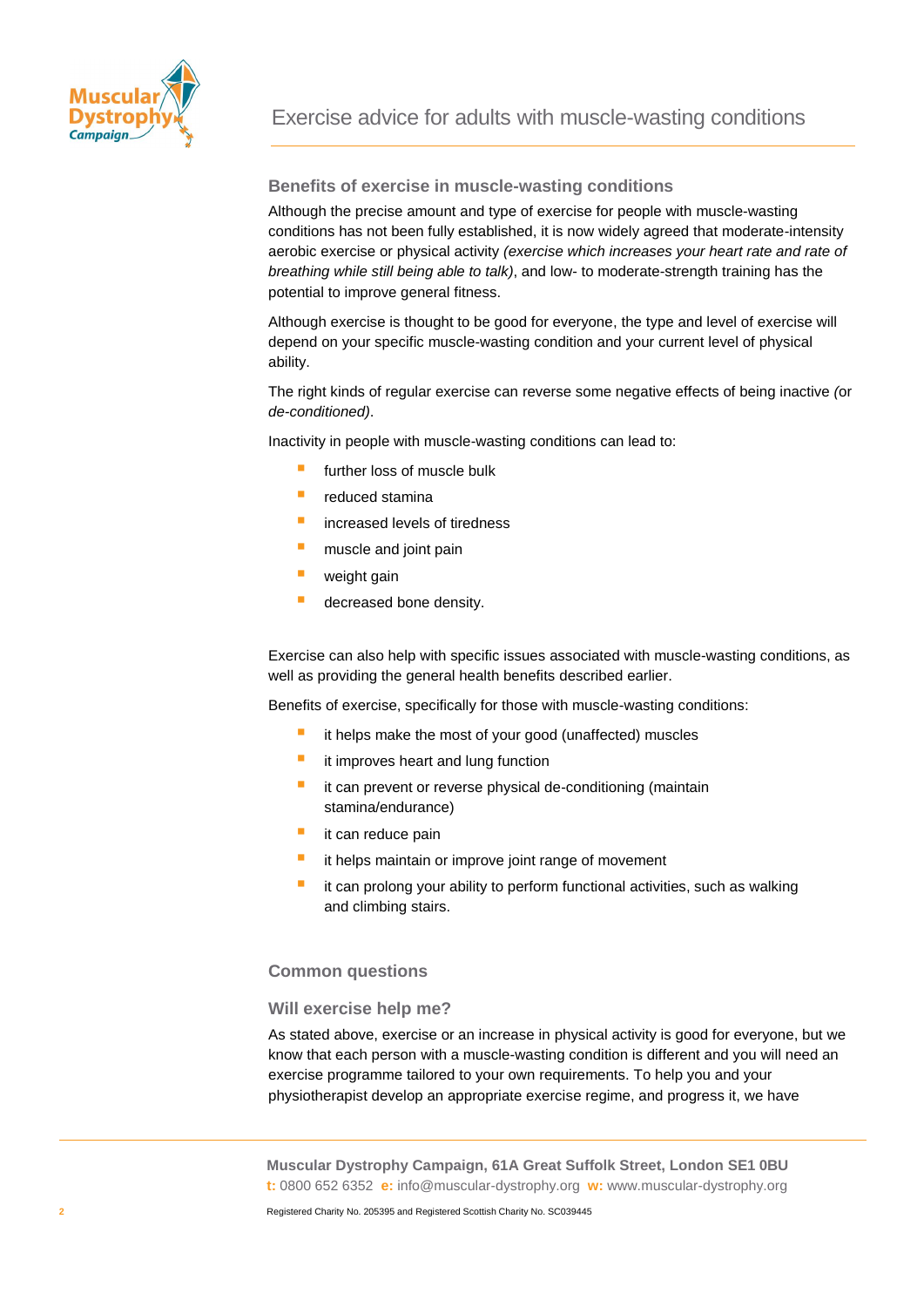

described 'exercise' as a 'medicine', i.e. what exercise you should consider taking, how much and how often. Here is an explanation of some terms you might come across.

| <b>Mode</b>        | The types of exercise, e.g. aerobic, strengthening, balance.           |
|--------------------|------------------------------------------------------------------------|
|                    |                                                                        |
|                    |                                                                        |
|                    |                                                                        |
| <b>Frequency</b>   | How often you should exercise, e.g. the number of times a day or week. |
|                    |                                                                        |
|                    |                                                                        |
|                    |                                                                        |
| <b>Duration</b>    | The length of time spent exercising, e.g. per exercise, per session.   |
|                    |                                                                        |
|                    |                                                                        |
|                    |                                                                        |
| <b>Intensity</b>   | How hard should you be working.                                        |
|                    |                                                                        |
|                    |                                                                        |
|                    |                                                                        |
| <b>Precautions</b> |                                                                        |
|                    | Condition-specific cautions; some muscle-wasting conditions may        |
|                    | respond differently to exercise.                                       |
|                    |                                                                        |
|                    |                                                                        |
| <b>Progression</b> | As changes occur, the exercise 'prescription' may need to be altered.  |
|                    |                                                                        |
|                    |                                                                        |
|                    |                                                                        |

#### **What type of exercise should I do?**

There are several different types of exercise which can be beneficial for you. However, it is important to find an activity you enjoy doing as this will encourage you to exercise regularly. In this leaflet, we concentrate on three main types of exercise: aerobic, strengthening and stretching.

#### **1. Aerobic exercise**

This type of exercise is any activity that raises your pulse and/or rate of breathing. It uses large groups of muscles and can usually be sustained comfortably for a number of minutes*.* Examples of aerobic exercise are walking, swimming, using an exercise bike, propelling your wheelchair and even doing housework. These types of exercises improve the function of your heart, circulation and lungs, and by improving your general fitness, they are also good for your overall health. Discuss with your physiotherapist what type of aerobic exercise may be best for you.

#### **How often should I do aerobic exercise and how long should each exercise session last?**

Ideally, for general health benefits you want to try to do aerobic exercise at least five times a week, building up to an exercise session which is 30 minutes long (i.e. a total of 150 minutes per week). However, you should aim to be active every day.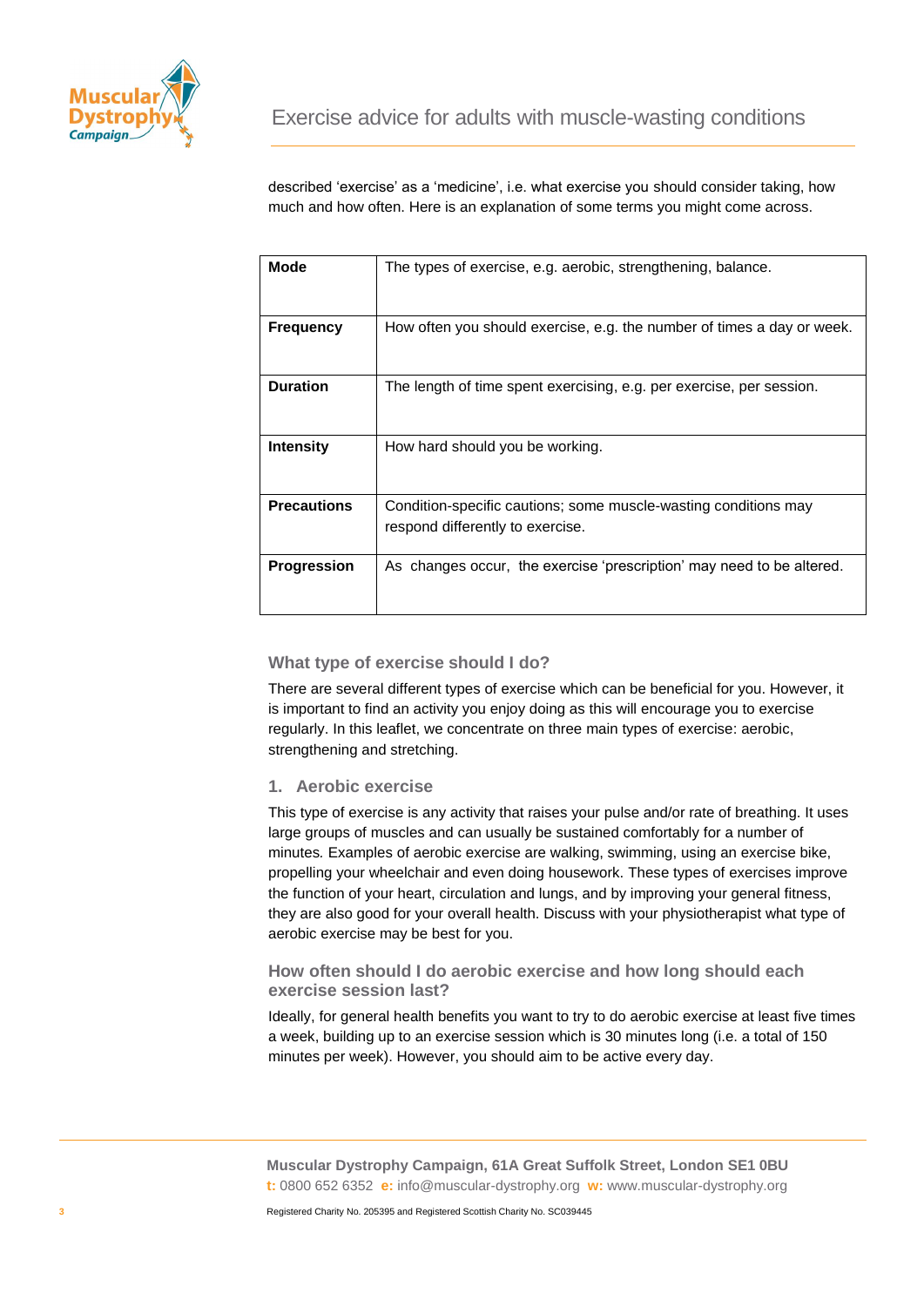

Like many people with muscle-wasting conditions, you may find that doing 30 minutes of exercise in one go is difficult at first, owing to muscle tiredness and general fatigue. You don't need to do it all in one go; for example you could break the half hour into three 10 minute sessions.

If you aim to do 10-minute blocks of exercise or physical activity, that's great! However, remember **s***omething is better than nothing:* even relatively small increases in physical activity can protect you against chronic disease and can improve your quality of life.

When you start exercising, make sure you include rest periods and then over the next few sessions/weeks, you can gradually start to increase the length of each session. For some people with muscle-wasting conditions, it may be better not to do long exercise sessions on consecutive days (over and above your day-to-day tasks), so you can allow time for your muscles to recover. It's a good idea, therefore, to spread your exercise sessions across the week. This may not always fit in with your lifestyle or other commitments, however frequently exercising above the recommended dose on consecutive days may lead to increased fatigue.

#### **How hard should I exercise?**

Aerobic exercise does not need to be strenuous, however exercise of 'moderate' intensity is recommended to achieve changes in aerobic fitness and improve your general health.

When you do aerobic exercise, you should feel comfortably out-of-breath (breathing a little faster) but still be able to talk. The exercise should also make you feel warmer and make you perspire a bit.

A good way to establish your exercise intensity is to use a commonly used scale called the 'Borg Scale'. We encourage people with muscle-wasting conditions to work at Borg levels 3-5 if you can.

| $\mathbf 0$             | Nothing at all  |
|-------------------------|-----------------|
| 1                       | Very light      |
| $\boldsymbol{2}$        | Fairly light    |
| 3                       | Moderate        |
| $\overline{\mathbf{4}}$ | Somewhat hard   |
| 5                       | Hard            |
| 6                       |                 |
| $\overline{7}$          | Very hard       |
| 8                       |                 |
| 9                       |                 |
| 10                      | Very, very hard |

*Borg RPE scale © Gunnar Borg, 1970, 1985, 1994, 1998*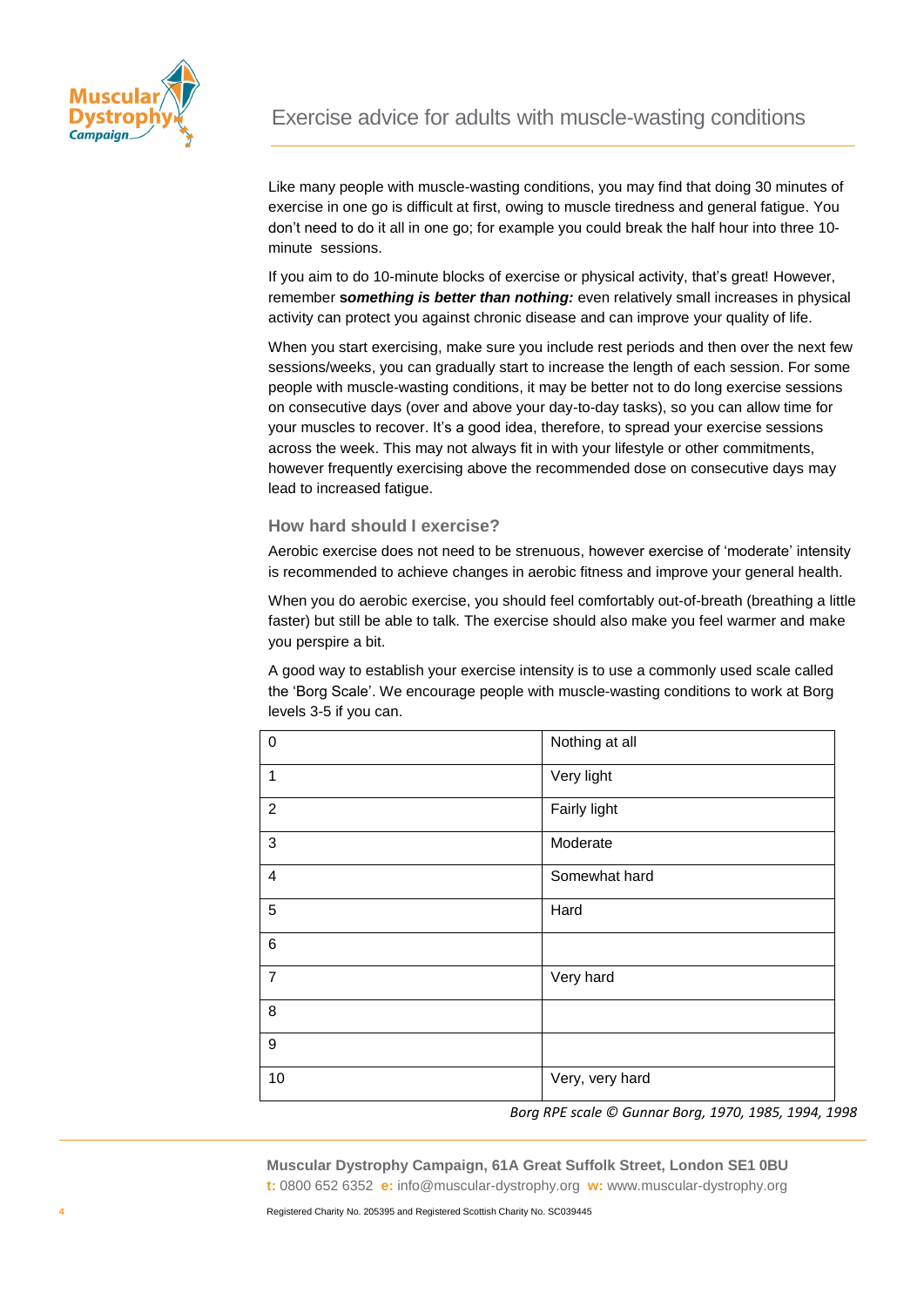

You can also determine your exercise intensity by wearing a heart-rate or activity monitor. You may wish to discuss this with your physiotherapist, who can also help you set training/heart-rate targets if you wish to do so.

Each longer exercise session should also include a three to five minute warm-up to increase your body temperature and reduce the potential for post–exercise stiffness, and a five to ten minute cool-down to allow recovery of your heart-rate. Your therapist can help you decide how you do this.

#### **2. Strengthening exercises (resistance exercises)**

These exercises can include lifting small weights or pulling elastic exercise bands. It is best to talk to your physiotherapist about which muscles you should strengthen and how, as this will be different for everyone. For some types of muscle-wasting conditions, this type of exercise is not advised, so please seek advice at your next review appointment or contact your medical team before proceeding.

Generally, strengthening exercise programmes involve the major muscle groups. It may not be possible to strengthen very weak muscles or muscles which are very wasted. If the muscles around your shoulders or hips (proximal muscles) are affected, you will have to take extra care; talk to your physiotherapist about the most appropriate exercise for you.

A muscle will lose strength if you stop exercising it. This is called 'disuse atrophy' – in other words, if you don't use it, you lose it. However, it may be more important to think about improving the endurance of your muscles, rather than strengthening or trying to build up muscle bulk. This is more important for day-to-day tasks and will allow you to perform tasks for longer, for example, being able to climb more stairs before you get tired.

Remember, it is important not just to think about strengthening the muscles of your arms and legs; strengthening your stomach and back ('core') muscles is also very important. Improved core strength can help improve your posture and balance, and help with functional tasks such as wheelchair transfers. It may also reduce the risk of falls.

#### **How often should I do strengthening exercises and how long should each exercise session last?**

You should try to perform strength exercises two or three times a week, and you should consider the time you spend doing strength exercises *in addition to* the amount of time you spend doing aerobic exercise.

You can vary the length of each session depending on how many muscle groups you are exercising and how many repetitions and sets you do.

#### **How hard should the strengthening exercises be?**

We advise that low- to moderate-strength (resistance) exercises are safe for many people with muscle-wasting conditions. This view is supported by research, however the lifting of very heavy weights is not advised. It is generally thought that increasing the number of repetitions is better for you than increasing the weight you lift. For example, if your muscles are not tired after lifting a weight 8 times, try lifting it 10 times.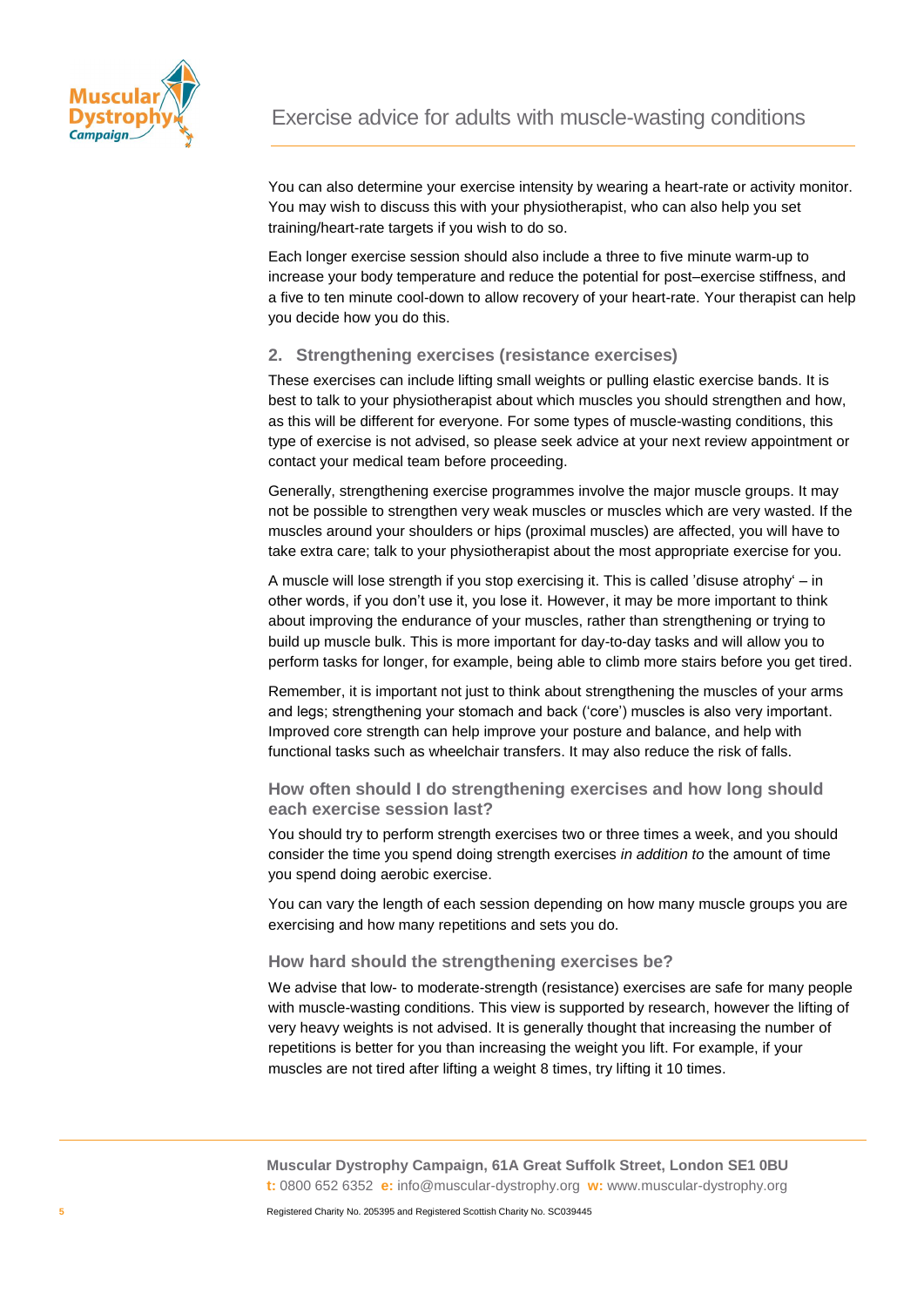

At the end of your exercise session, you should still be able to maintain the correct position of the exercise. Don't overdo it, and stop the exercise if the muscles shake too much or the movements become jerky.

It is better not to do strength exercises on consecutive days; give your muscles a chance to recover. Also, within an exercise session you should alternate the muscles you exercise, so if you start with an arm exercise, then do a leg exercise next.

When you start a new strength exercise you might expect to be a little bit achy, but any muscle soreness should have gone after 48 hours.

#### **3. Stretching exercises**

Flexibility and having a good range of movement in your joints is important for day-to-day activities, therefore stretching exercises are good to include in your exercise programme. They can make tasks such as bathing and dressing easier and they can also help to improve your balance and muscle function.

If any particular muscles or joints are stiff, you may need a more focused stretching programme. Please take care that you do not over-stretch weak muscles or joints that are already very mobile. Speak to your physiotherapist, who can advise you which muscles or joints it would be good for you to stretch.

It is easier and safer to do your stretches when your muscles and joints are warm, so good times to do these exercises would be after you have been active, towards the end of the day or after you have had a bath.

While there are no specific stretching regimes recommended for people with musclewasting conditions, activities such as gentle yoga can be rewarding and effective.

**How often should I do stretches and how long should each exercise session last?**

Stretches are more effective if they are done regularly. If you can include them in daily tasks, such as doing stretches for your calf muscles while brushing your teeth, it is a good way to save time and a regular reminder to do the exercise!

The length of time you need to 'hold' a stretch will depend on the joint or muscle you are stretching. Your physiotherapist will advise you about this; usually 30 to 60 seconds is recommended. It is important not to 'bounce' when you stretch, instead the stretch should be slow and sustained.

#### **General questions about exercise**

#### **Where should I exercise?**

Exercise doesn't have to be done in a gym. Doing exercise at home or using your journey to work are equally as effective. It is a personal choice and it is important to choose an environment or setting that suits you and that you will enjoy.

**How can I progress my exercises?**

Progress and build up your activity levels gradually, particularly if you are currently not very active. You can improve your fitness and general wellbeing through exercise, but it's

**Muscular Dystrophy Campaign, 61A Great Suffolk Street, London SE1 0BU t:** 0800 652 6352 **e:** info@muscular-dystrophy.org **w:** www.muscular-dystrophy.org

Registered Charity No. 205395 and Registered Scottish Charity No. SC039445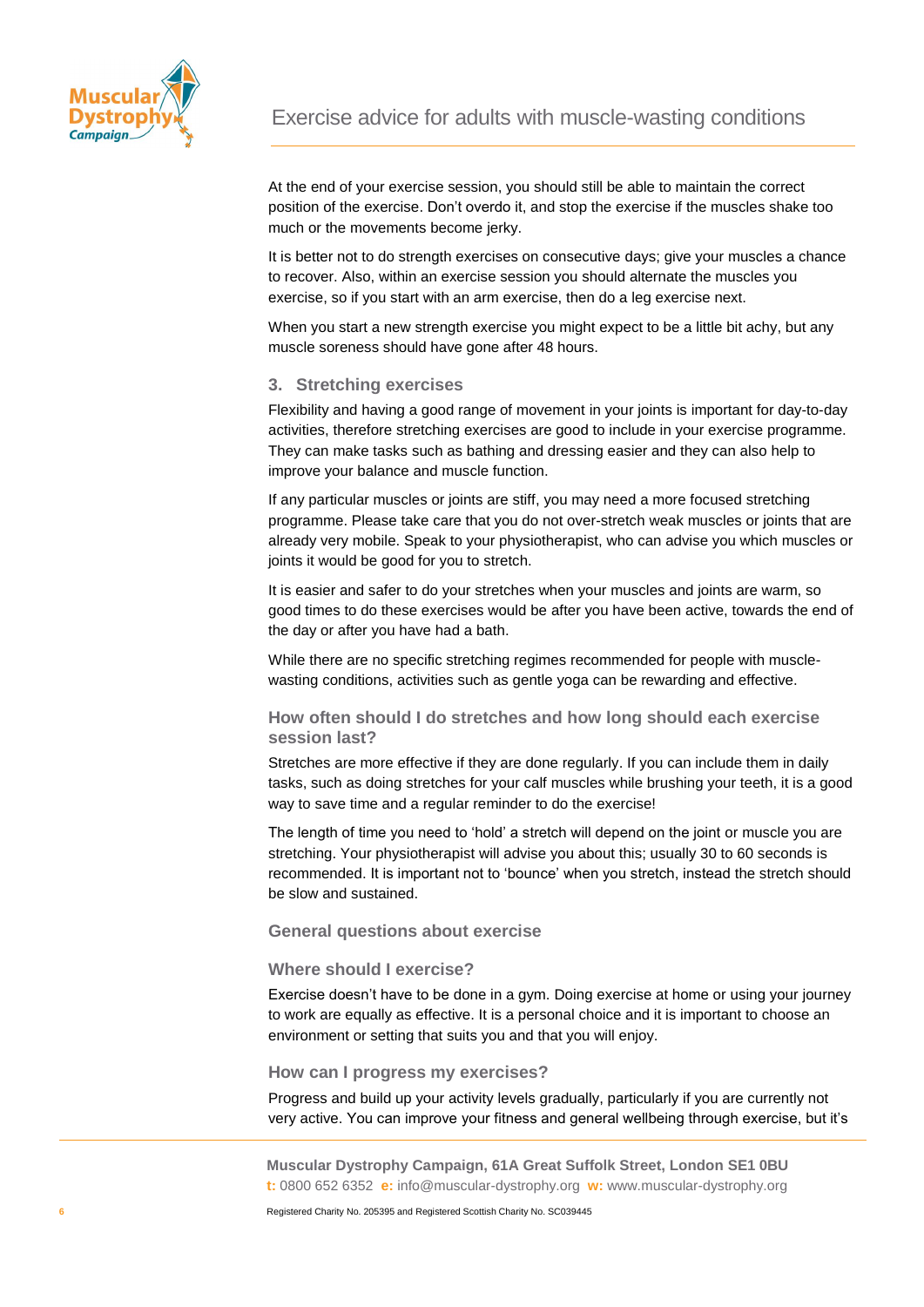

important that you do this safely; your physiotherapist or other professionals involved in your care (fitness or gym instructor) can advise you on this.

Remember that maintaining your current level of physical ability is a good outcome; it's not necessary to see big changes from your new exercise regime to know that it's working.

#### **How do I keep motivated?**

The best way to keep motivated is to do something you enjoy. Some people find keeping a diary of their exercise, exercising with a friend or using a pedometer (which tracks how many steps you take) help to keep up motivation and enjoyment.

#### **Can exercise do me harm?**

Rarely does exercise do any harm, but there are a couple of considerations in particular types of muscle-wasting conditions where more caution may be needed. Your physiotherapist or medical team can advise you on this.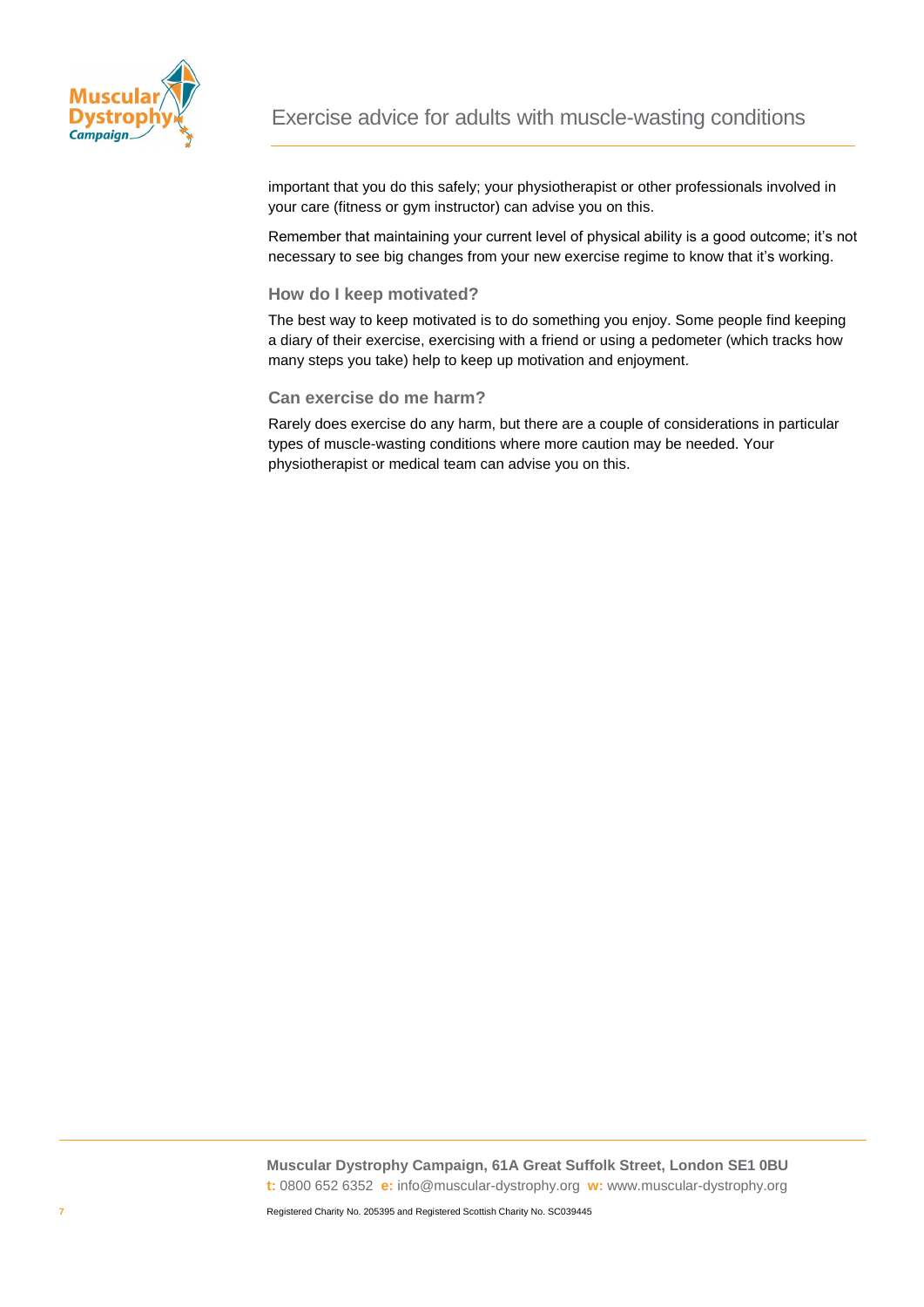

| <b>TYPE OF EXERCISE</b>                                                                                                                                                                                                                                                | <b>FREQUENCY</b>                                                                                                                    | <b>INTENSITY</b>                                                            | <b>DURATION</b>                                                           | <b>PRECAUTIONS</b>                                                                    |
|------------------------------------------------------------------------------------------------------------------------------------------------------------------------------------------------------------------------------------------------------------------------|-------------------------------------------------------------------------------------------------------------------------------------|-----------------------------------------------------------------------------|---------------------------------------------------------------------------|---------------------------------------------------------------------------------------|
| Aerobic exercise<br>E.g. walking to work, wheeling your<br>wheelchair, activities of daily living,<br>cycling, swimming or static bike<br>Any activity that uses large muscle<br>groups and can be maintained<br>continuously and rhythmically for a<br>period of time | Try and make<br>being active part<br>of your daily<br>routine or try to<br>be active in these<br>ways at least five<br>times a week | Comfortably out of<br>breath but still<br>able to talk<br>Borg scale 3 to 5 | 30 minutes, or<br>intermittent bouts<br>aiming for at least 10<br>minutes | Do not exercise to<br>exhaustion                                                      |
| Strengthening exercises<br>E.g. exercise bands, small weights<br>or Pilates<br>Individual programme: seek advice<br>about which muscles you should<br>strengthen                                                                                                       | Two to three<br>times a week                                                                                                        | Stop before<br>fatigue                                                      | One set of 8 to12<br>repetitions for each<br>muscle group<br>identified   | Low to moderate<br>weights<br>Increase number of<br>repetitions rather than<br>weight |
| Flexibility<br>E.g. stretches (seated or standing),<br>yoga<br>Static or passive stretch                                                                                                                                                                               | Try to do this as<br>part of your daily<br>routine or at least<br>Two to three<br>times a week                                      | Stretching<br>sensation but not<br>pain*                                    | 30 to 60 seconds<br>Two to four times                                     | Do not 'bounce'<br>No pain                                                            |

**\*Take extra care with any of the above if you have altered sensation, very weak muscles or poor balance.**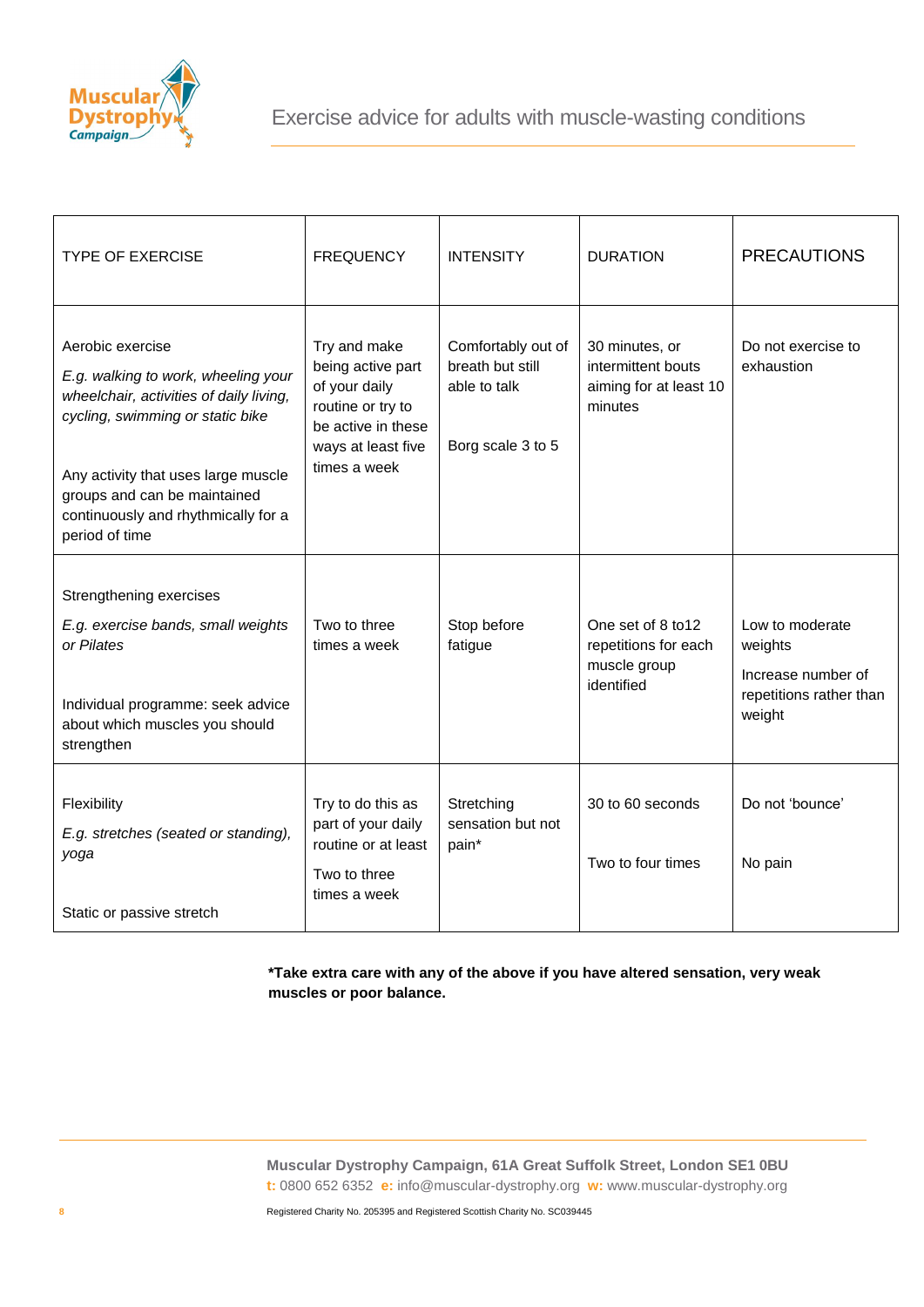

#### **Summary**

**Before you start exercising:**

- 1. discuss your plans to start exercising with your medical team
- 2. discuss your plans with your GP who will advise you if you have other health concerns that are not associated with your condition.

#### **Top tips for exercising**

#### **Getting started**

- Choose an exercise or activity that you enjoy. You might want to have a friend or relative with you the first time you try something new.
- Choose something that can fit into your day-to-day life and that is appropriate to your needs. For example, if you have problems with your balance it may be better to use a static exercise bike from which you can easily get on and off. Remember activities like housework or walking to work are also all good exercise.
- Start slowly with any new exercise or physical activity; know your limits.
- Exercise in short sessions and build up gradually.

#### **Planning your exercise**

- Include a warm-up and cool-down period before more strenuous exercise. This will help to reduce injury and stop muscles feeling stiff afterwards.
- 'Mix and match' your exercises to let your muscles recover and have periods of rest. For example if you have done a lot of walking (aerobic exercise using your legs), you may want your next exercise session to be strengthening exercises focusing on your arm and stomach muscles.

#### **Intensity of exercise**

- With aerobic exercise (e.g. walking) you should feel comfortably out of breath but still be able to talk, and the exercise should make you perspire.
- With new strengthening exercises, you're likely to feel a little bit achy but muscle soreness should have gone after 48 hours.

#### **Precautions**

- **Do not exercise to exhaustion.** Recognise when it is time to stop. 'Pace' your activities and take into consideration what other things you may be doing for the rest of the day/week – little and often is the key. You should not experience next-day tiredness and fatigue as you will need energy for essential tasks you need to do.
- **Avoid excessive eccentric activity.** This means avoiding repetitive tasks or exercises where the muscle is being lengthened, for example squats, or the lowering phase of a biceps curl. Eccentric exercises put much greater

**Muscular Dystrophy Campaign, 61A Great Suffolk Street, London SE1 0BU t:** 0800 652 6352 **e:** info@muscular-dystrophy.org **w:** www.muscular-dystrophy.org

Registered Charity No. 205395 and Registered Scottish Charity No. SC039445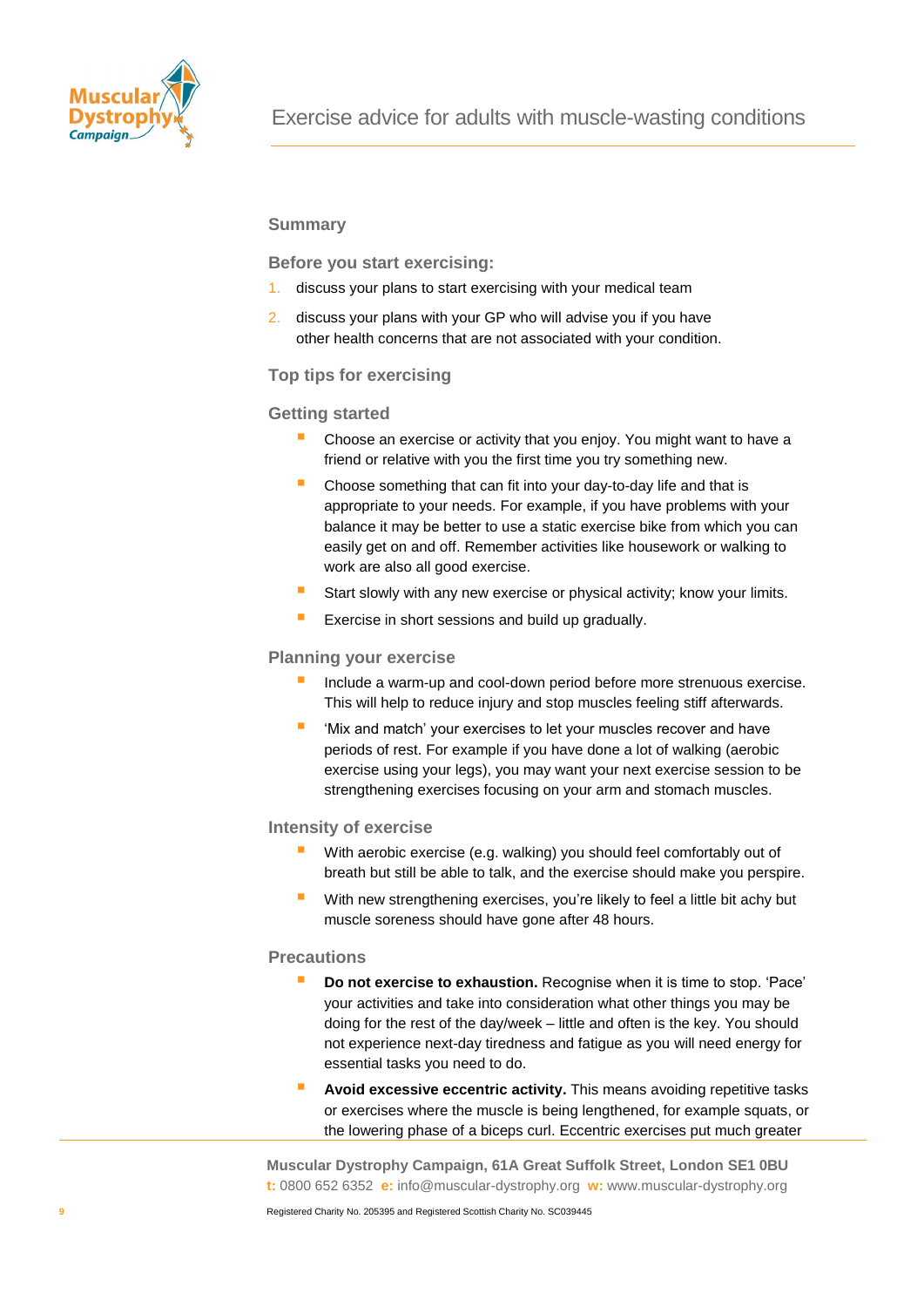

force through the muscle and can lead to more muscle soreness and potentially some damage. Your physiotherapist can help you decide which types of exercise you should focus on.

- **Be aware of 'over-work weakness'.** Sometimes muscle 'tiredness' can be confused with muscle 'weakness', but muscle tiredness should improve after you have rested. If you still feel weak after you have rested properly, then you may have done a bit too much exercise and you'll need to cut down the amount you were doing. It may be helpful to discuss this with your physiotherapist. (Remember, when you are tired you may feel your balance is not as good so take care not to fall.)
- **Exercises should not be painful**. Muscle soreness is all right when you first start a new exercise programme but it should last no longer than 48 hours. If muscle pain continues, or you experience unusual symptoms, you should stop exercising and seek advice from your physiotherapist or GP.
- Remember to protect your joints when you exercise by making sure you are in the correct position/posture. It may be best to wear your splints (orthotics) to help stabilise your joints for some exercises, especially if your muscles are weak or you have problems with your sensation. Your physiotherapist can help advise you about this.
- If you have a muscle condition, be aware if there are any changes to the colour of your urine after you have done strenuous exercise. Black or 'coca cola' coloured urine can be a sign of muscle damage (myoglobulinuria) if you have exercised too hard. You must contact your medical team if this occurs.
- If you are not seen in a specialist neuromuscular service, ask your GP to refer you as it is important for your long-term care and wellbeing.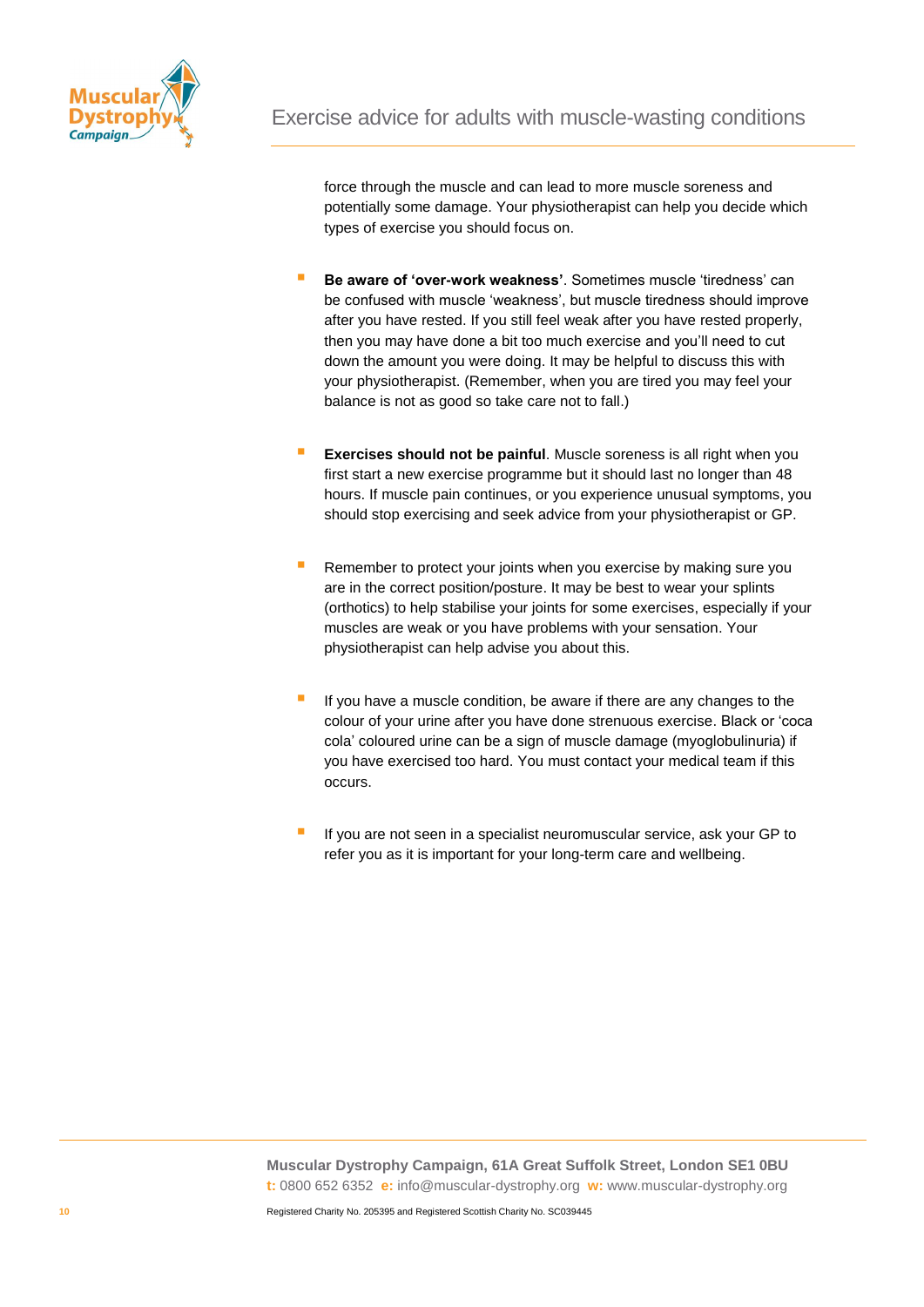

**Useful contacts and websites Muscular Dystrophy Campaign** – [www.musular-dystrophy.org](http://www.musular-dystrophy.org/) **GP Exercise Referral Programme** - [www.gpexercisereferral.ie](http://www.gpexercisereferral.ie/) **English Federation of Disability Sport -** [www.efds.co.uk](file://MDCFILE01/SHAREDRIVE/Marketing/Comms/Content%202014/Campaigns,%20Care%20and%20Information%20publications/Factsheets/www.efds.co.uk) **Sportabilty -** [www.sportability.org.uk](http://www.sportability.org.uk/) **Parasport** - [www.parasport.org.uk](http://www.parasport.org.uk/) **Sport England -** [www.sportengland.org/our-work/disability](http://www.sportengland.org/our-work/disability) **Sport Wales** - [www.disabilitysportwales.com](http://www.disabilitysportwales.com/) **Scottish Disability Sport** - [www.scottishdisabilitysport.com](http://www.scottishdisabilitysport.com/) **[Disability Sports Northern Ireland](http://www.dsni.co.uk/) -** [www.dsni.co.uk](http://www.dsni.co.uk/) **[The NeuroMuscular Centre](http://www.nmcentre.com/) -** <http://www.nmcentre.com/> **NMC Midlands -** <http://nmc-midlands.co.uk/>

Condition-specific sites where more exercise or activity information and recommendations can be found:

**CMT Association** - [www.cmt.org.uk](http://www.cmt.org.uk/)

**Muscular Dystrophy Association (USA)** - [www.mda.org](http://www.mda.org/) **AGSD-UK** - [www.agsd.org.uk](http://www.agsd.org.uk/)

**FSH Society (USA)** - [www.fshsociety.org](http://www.fshsociety.org/)

**Key Contributors:** 

| <b>Name</b>                      | Job title                                                               | <b>Place of work</b>                                           |  |
|----------------------------------|-------------------------------------------------------------------------|----------------------------------------------------------------|--|
| Lead author: Jo<br><b>Reffin</b> | <b>Adult Clinical Lead</b><br>Physiotherapist                           | Kings, London                                                  |  |
| Lead author: Liz<br>Dewar        | Clinical specialist<br>physiotherapist in<br>neuromuscular conditions   | National Hospital for<br>Neurology and<br>Neurosurgery, London |  |
| Marina Di Marco                  | <b>Principal Neuromuscular</b><br>Physiotherapist (West of<br>Scotland) | Glasgow                                                        |  |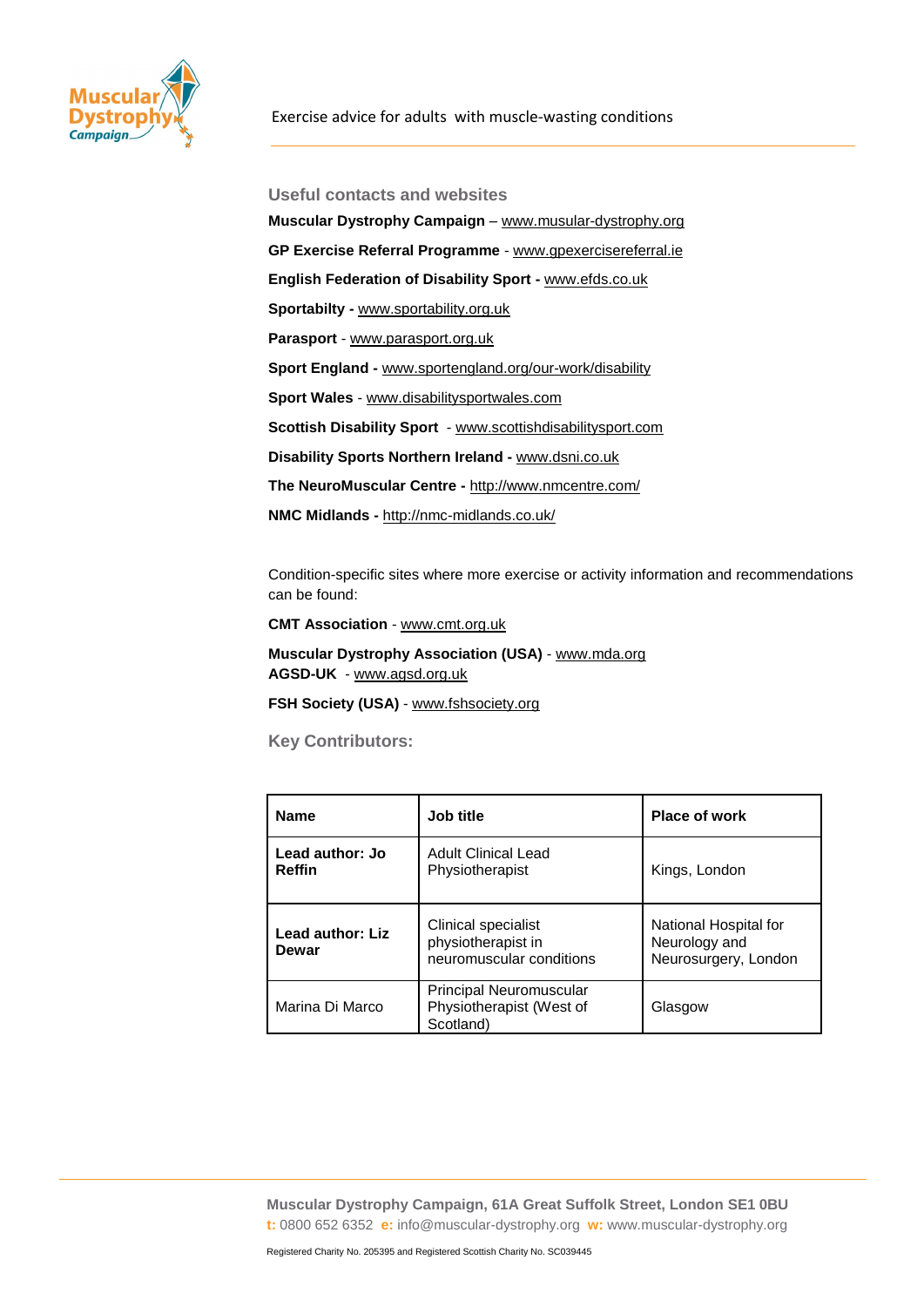

| Nicola Doran            | Specialist Neuromuscular<br>Physiotherapist                                                                                | <b>Bristol</b>                                                                                                |
|-------------------------|----------------------------------------------------------------------------------------------------------------------------|---------------------------------------------------------------------------------------------------------------|
| Dr. Michelle Eagle      | <b>Consultant Physiotherapist</b>                                                                                          | John Walton Muscular<br>Dystrophy Research<br>Centre, Newcastle                                               |
| Jane Freebody           | Specialist Physiotherapist<br><b>Muscle Disease</b>                                                                        | Nuffield Department of<br><b>Clinical Neurosciences</b><br><b>Oxford University</b><br><b>Hospitals Trust</b> |
| <b>Sally Glover</b>     | <b>Clinical Specialist</b><br>Neurosciences Physiotherapist                                                                | Birmingham                                                                                                    |
| Andy Hiscock            | Research Physiotherapist                                                                                                   | <b>UCL &amp; National</b><br><b>Hospital for Neurology</b><br>and Neurosurgery                                |
| Lynne Groves            | <b>Adult Clinical Lead</b><br>Physiotherapist                                                                              | Neuromuscular Centre,<br>Cheshire                                                                             |
| <b>Meredith James</b>   | <b>Clinical Specialist</b><br>Neuromuscular Physiotherapist                                                                | John Walton Muscular<br>Dystrophy Research<br>Centre, Newcastle                                               |
| Gerie Lavalee           | Physiotherapist                                                                                                            | Exeter                                                                                                        |
| Dr. Anna Mayhew         | <b>Consultant Physiotherapist</b>                                                                                          | John Walton Muscular<br>Dystrophy Research<br>Centre, Newcastle                                               |
| Siobhan Macauley        | <b>Clinical Specialist</b><br>Neurophysiotherapy out<br>patients                                                           | <b>Belfast City Hospital</b>                                                                                  |
| Jane Newman             | Senior Research<br>Physiotherapist (case load<br>includes working with patients<br>with mitochondrial diseases)            | Newcastle University                                                                                          |
| Suni Narayan            | Neuromuscular Co-ordinator<br>and Specialist Physiotherapist                                                               | <b>University Hospitals</b><br>Southampton                                                                    |
| Dr. Gita Ramdharry      | Associate Professor of<br><b>Rehabilitation Sciences and</b><br><b>NIHR Clinical Lecturer in</b><br>Neuromuscular Diseases | Kingston University and<br><b>UCL Centre for</b><br>Neuromuscular<br><b>Diseases</b>                          |
| <b>Geraldine Bailey</b> | Paediatric & Adult Clinical<br>Neuromuscular Specialist<br>Physiotherapist                                                 | John Walton Muscular<br>Dystrophy Research<br>Centre, Newcastle                                               |